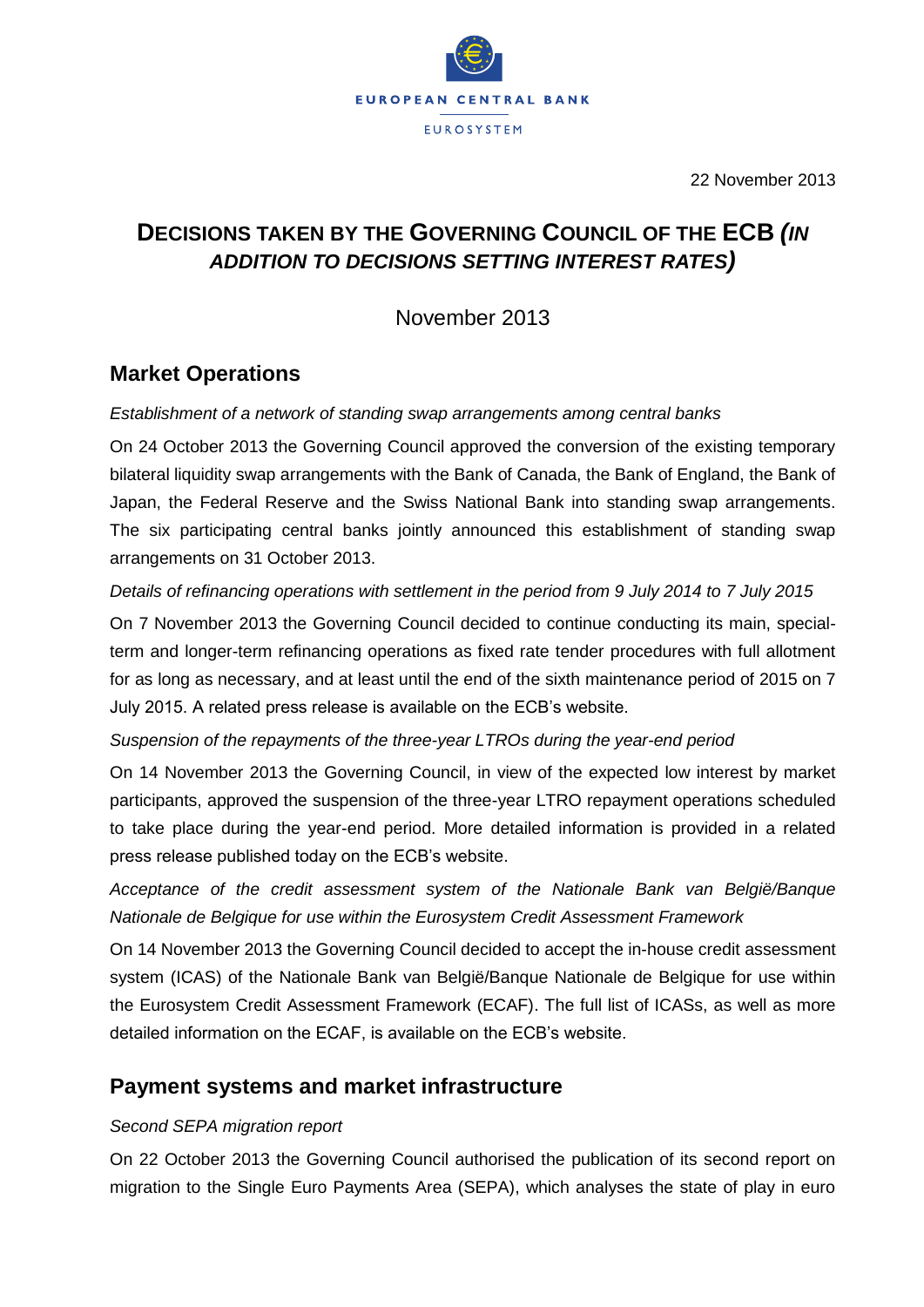area countries in creating a single market for credit transfers and direct debits in euro across Europe and provides guidance on managing the transition process towards a Single Euro Payments Area. The report, together with a related press release, is available on the ECB's website.

## *Implementation of the Eurosystem's business continuity oversight expectations for systemically important payment systems*

On 30 October 2013 the Governing Council approved the assessment of the implementation of the pending recommendations it had addressed in 2010 to four systemically important payment systems (TARGET2, EURO1, CORE and CSS). This assessment concludes that all system operators have now taken the necessary actions to implement all pending recommendations.

*SecuRe Pay public consultation regarding recommendations on the security of mobile payments* On 15 November 2013 the Governing Council approved the launch of a two-month public consultation on the "Recommendations for the security of mobile payments" in the context of the work undertaken by the European Forum on the Security of Retail Payments. The documentation related to this public consultation, together with a related press release, is available on the ECB's website.

# **Financial stability and supervision**

## *Communication on the comprehensive balance sheet assessment*

On 23 October 2013, the ECB, with the Governing Council's approval, announced details of the comprehensive balance sheet assessment to be conducted in preparation of the ECB assuming full responsibility for supervision as part of the Single Supervisory Mechanism (SSM). The assessment, which will commence in November 2013 and will take 12 months to complete, will be carried out in collaboration with the national competent authorities of the Member States participating in the SSM. The press release, together with an explanatory note, is available on the ECB's website.

### *Banking Structures Report*

On 25 October 2013 the Governing Council approved the publication of the "Banking Structures Report", which reviews the main structural developments in the euro area banking sector based on aggregated euro area data, covering the period from 2008 to 2012 and including indicators for the first half of 2013 where available. The report, together with a related press release, is available on the ECB's website.

### *Financial Stability Review November 2013*

On 20 November 2013 the Governing Council authorised the publication of the "Financial Stability Review - November 2013", which reviews the main sources of risk and vulnerabilities for euro area financial system stability and provides a comprehensive analysis of the capacity of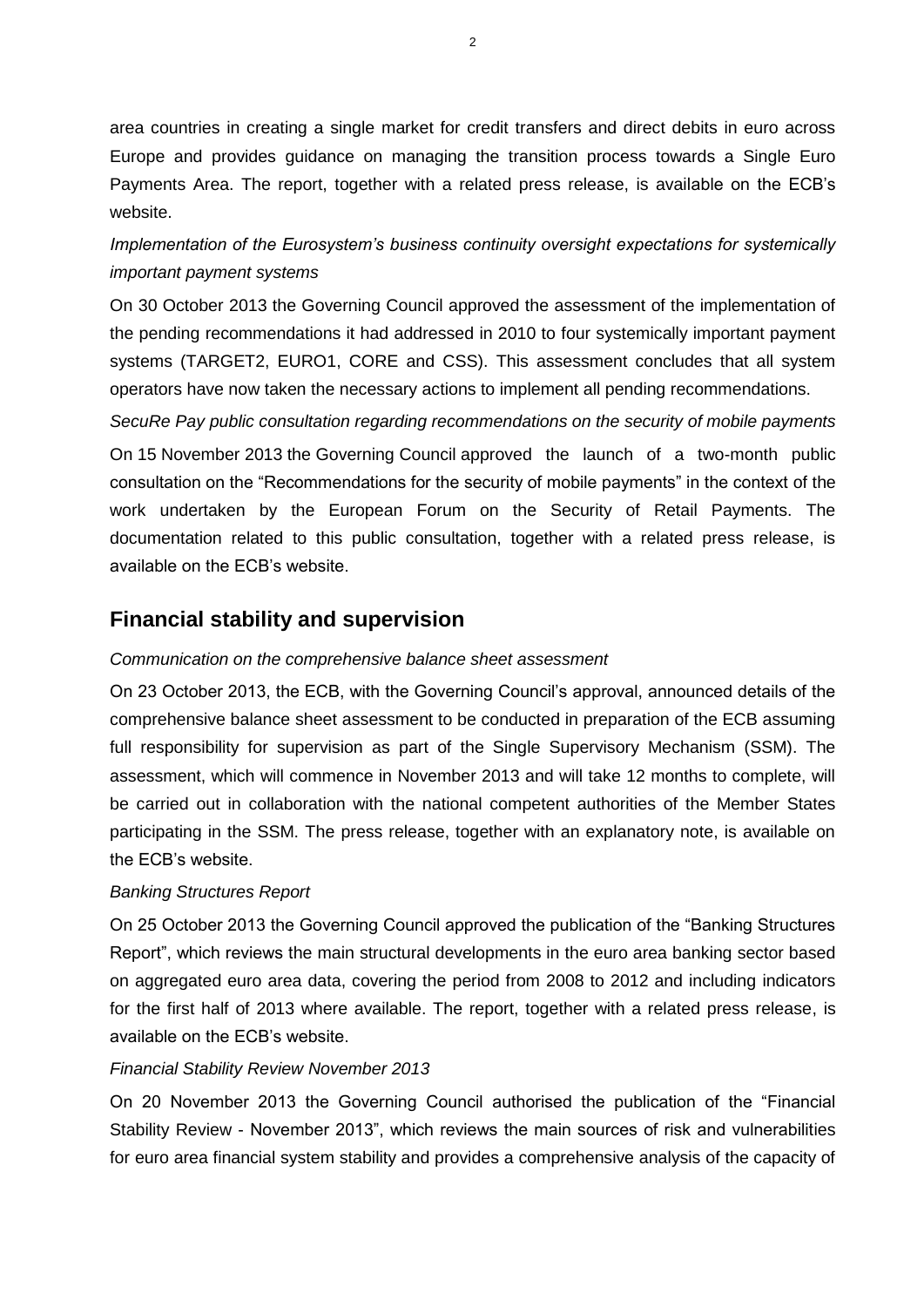the euro area financial system to absorb adverse disturbances. It is due to be published on the ECB's website on 27 November 2013.

# **Advice on legislation**

*ECB Opinion on the transfer of the management of State properties to Banca Naţională a României*

On 29 October 2013 the Governing Council adopted Opinion CON/2013/74 at the request of Banca Natională a României.

*ECB Opinion on financial restructuring of companies in Slovenia*

On 5 November 2013 the Governing Council adopted Opinion CON/2013/75 at the request of the Slovenian Ministry of Justice.

*ECB Opinion on a proposal for a Regulation of the European Parliament and of the Council establishing uniform rules and a uniform procedure for the resolution of credit institutions and certain investment firms in the framework of a Single Resolution Mechanism and a Single Bank Resolution Fund and amending Regulation (EU) No 1093/2010 of the European Parliament and of the Council*

On 6 November 2013 the Governing Council adopted Opinion CON/2013/76 at the request of the Council of the European Union. The Opinion will be published in the *Official Journal of the European Union* and on the ECB's website. An accompanying press release is also available on the ECB's website.

*ECB Opinion on a proposal for a directive of the European Parliament and of the Council on the comparability of fees related to payment accounts, payment account switching and access to payment accounts with basic features*

On 19 November 2013 the Governing Council adopted Opinion CON/2013/77 at the request of the Council of the European Union. The Opinion will be published in *the Official Journal of the European Union* and on the ECB's website.

# **Statistics**

*ECB Regulations on investment funds, financial vehicle corporations and post office giro institutions statistics*

On 18 October 2013 the Governing Council adopted ECB Regulation concerning statistics on the assets and liabilities of investment funds (recast), ECB Regulation concerning statistics on the assets and liabilities of financial vehicle corporations engaged in securitisation transactions (recast), and ECB Regulation on statistical reporting requirements for post office giro institutions that receive deposits from non-monetary financial institution euro area residents (recast). The amendments pertain to the new requirements resulting from the implementation of the newly adopted European system of national and regional accounts in the European Union ('ESA